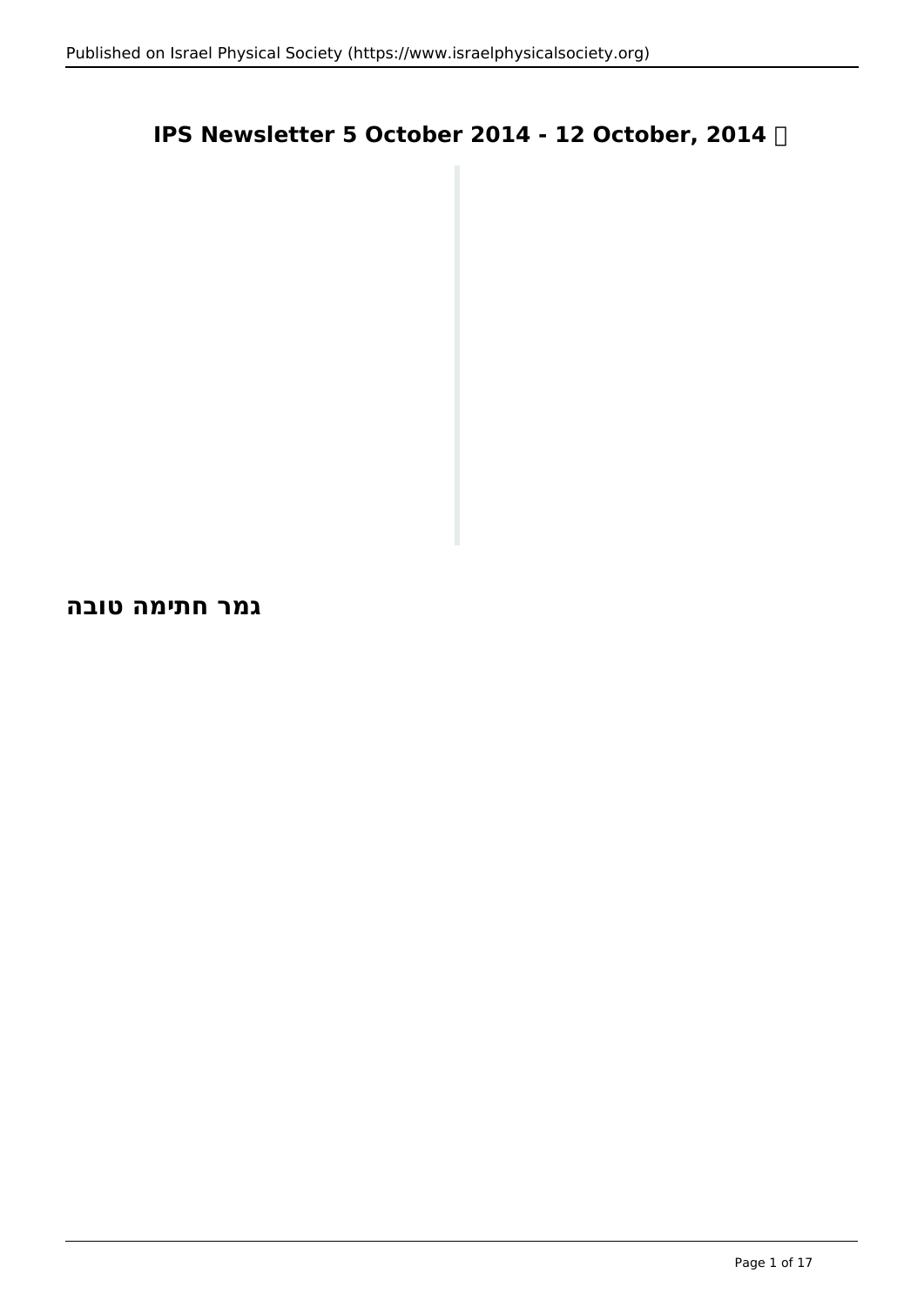**The time has come to renew the annual IPS membership,**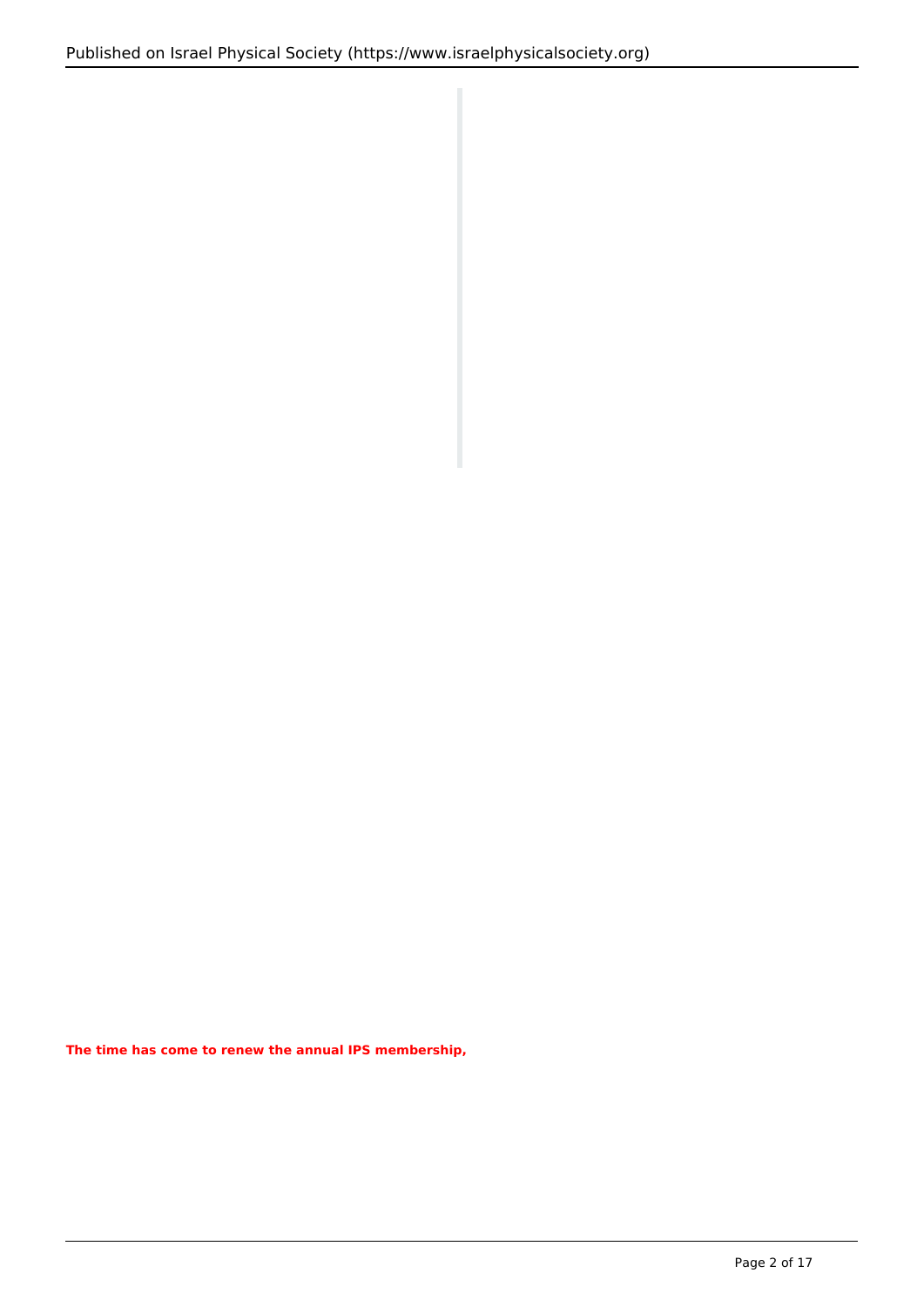**which uncludes the registration fee for the next IPS meeting**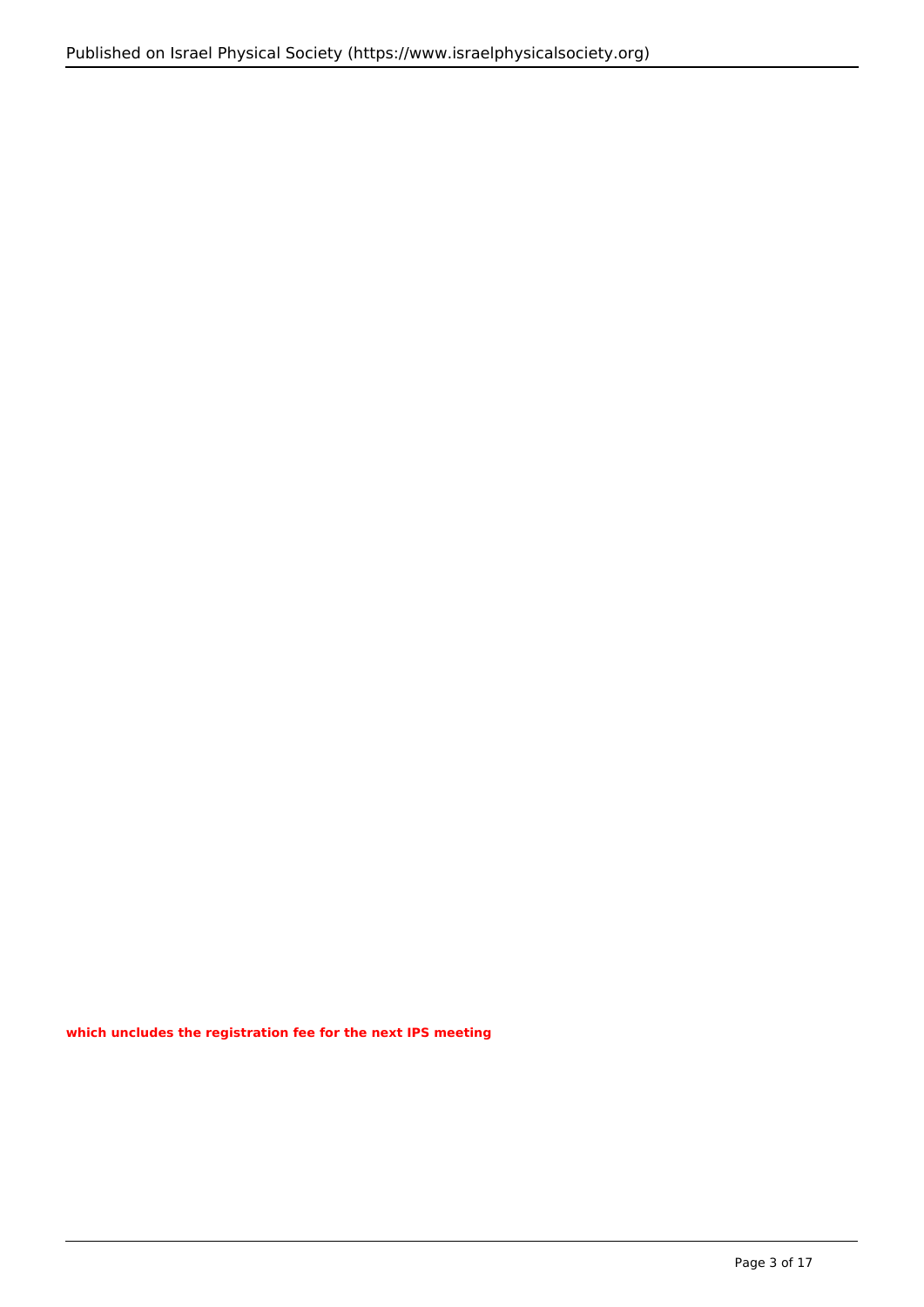**http://www.israelphysicalsociety.org/registration**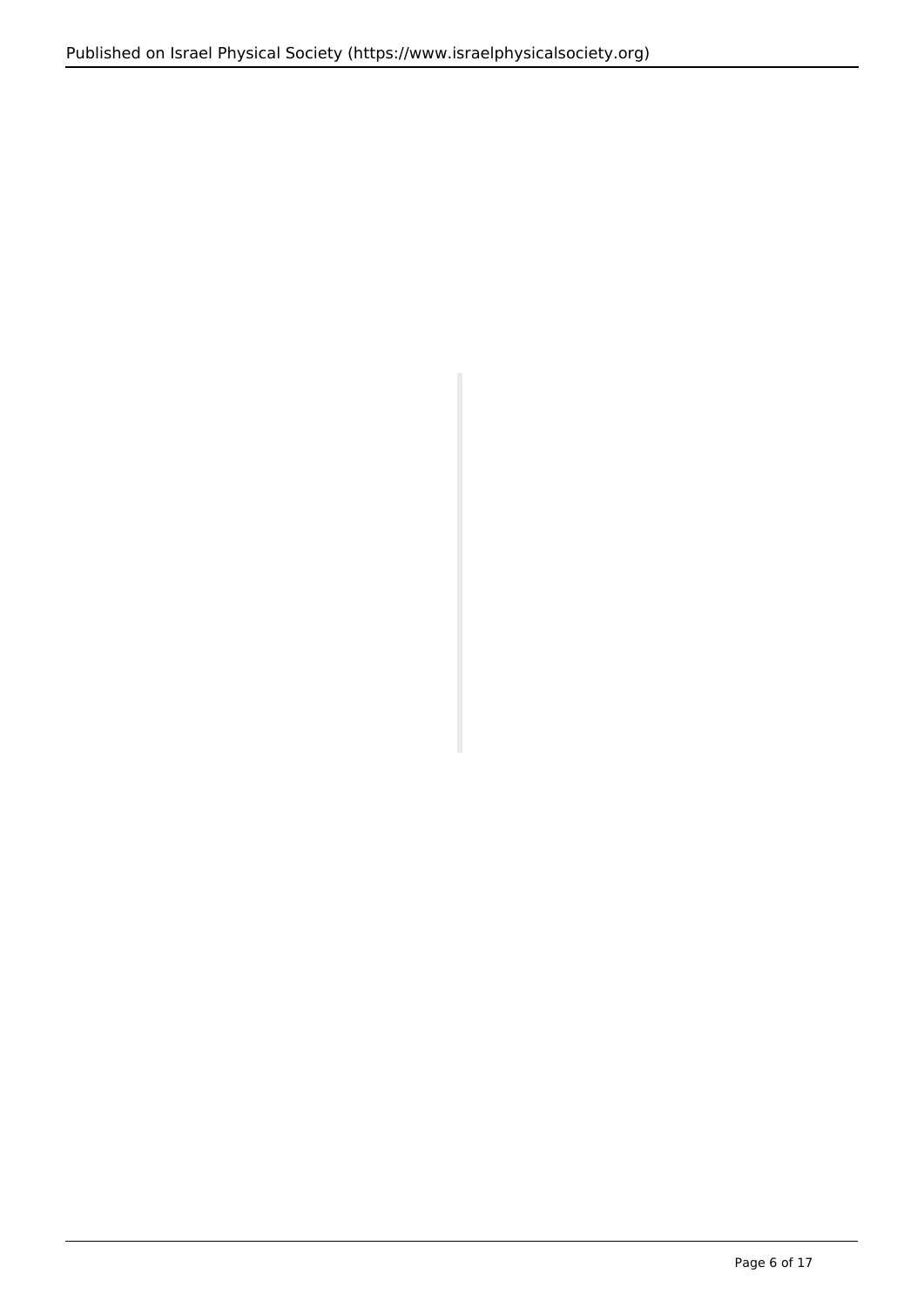## **available in the IPS calendar**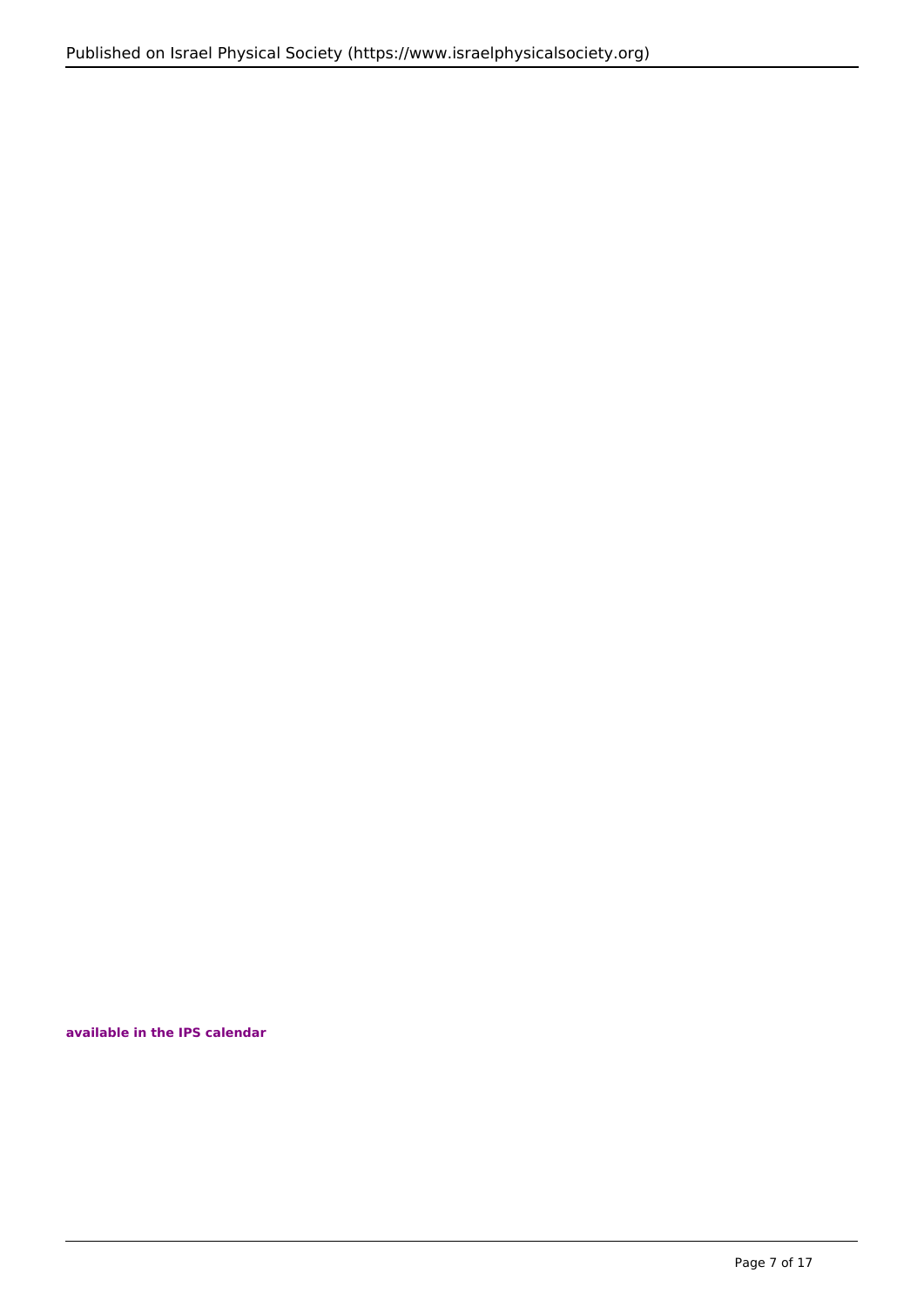**http://www.israelphysicalsociety.org/events**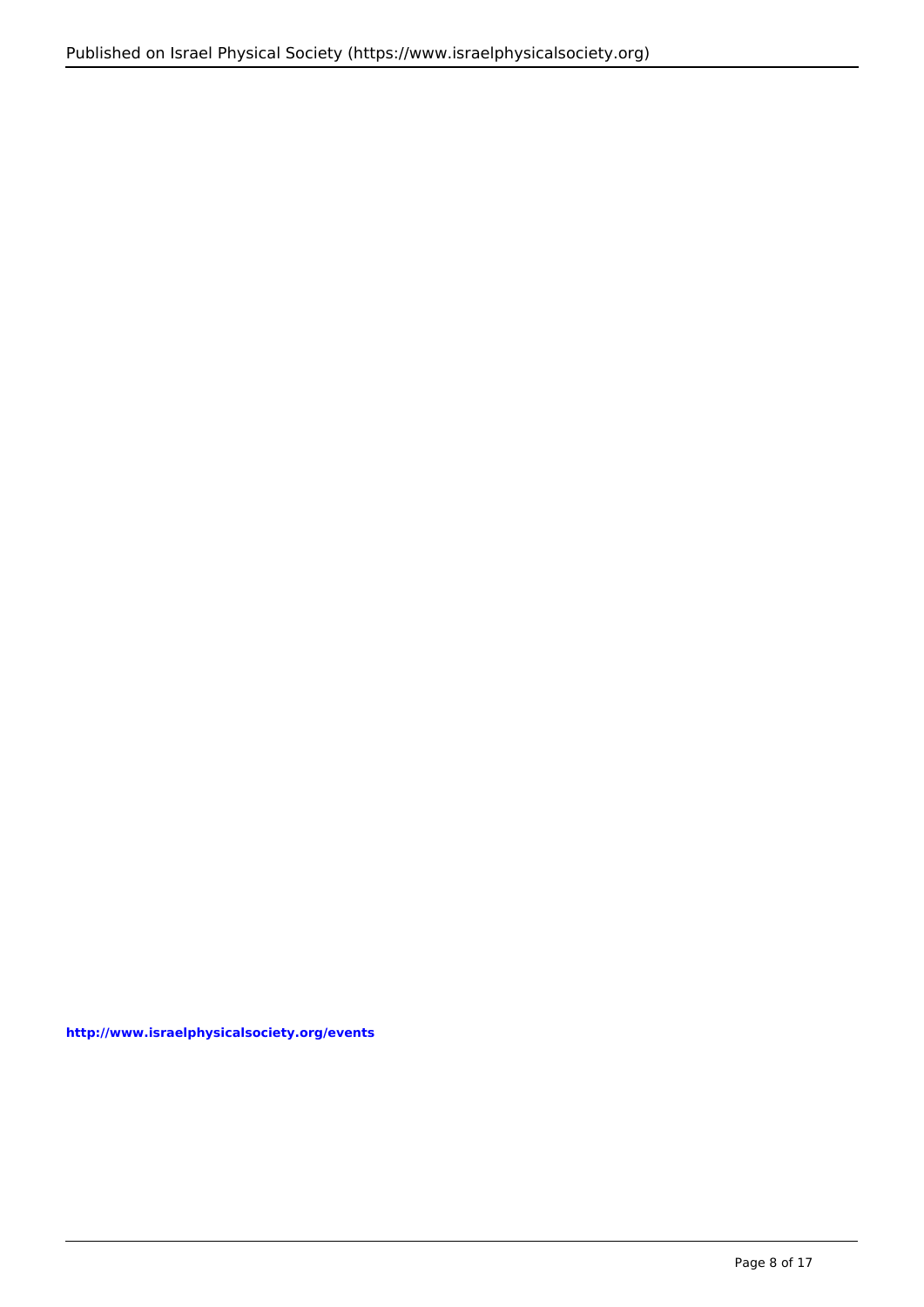**CECAM Workshop-Percolation and the Glass Transition**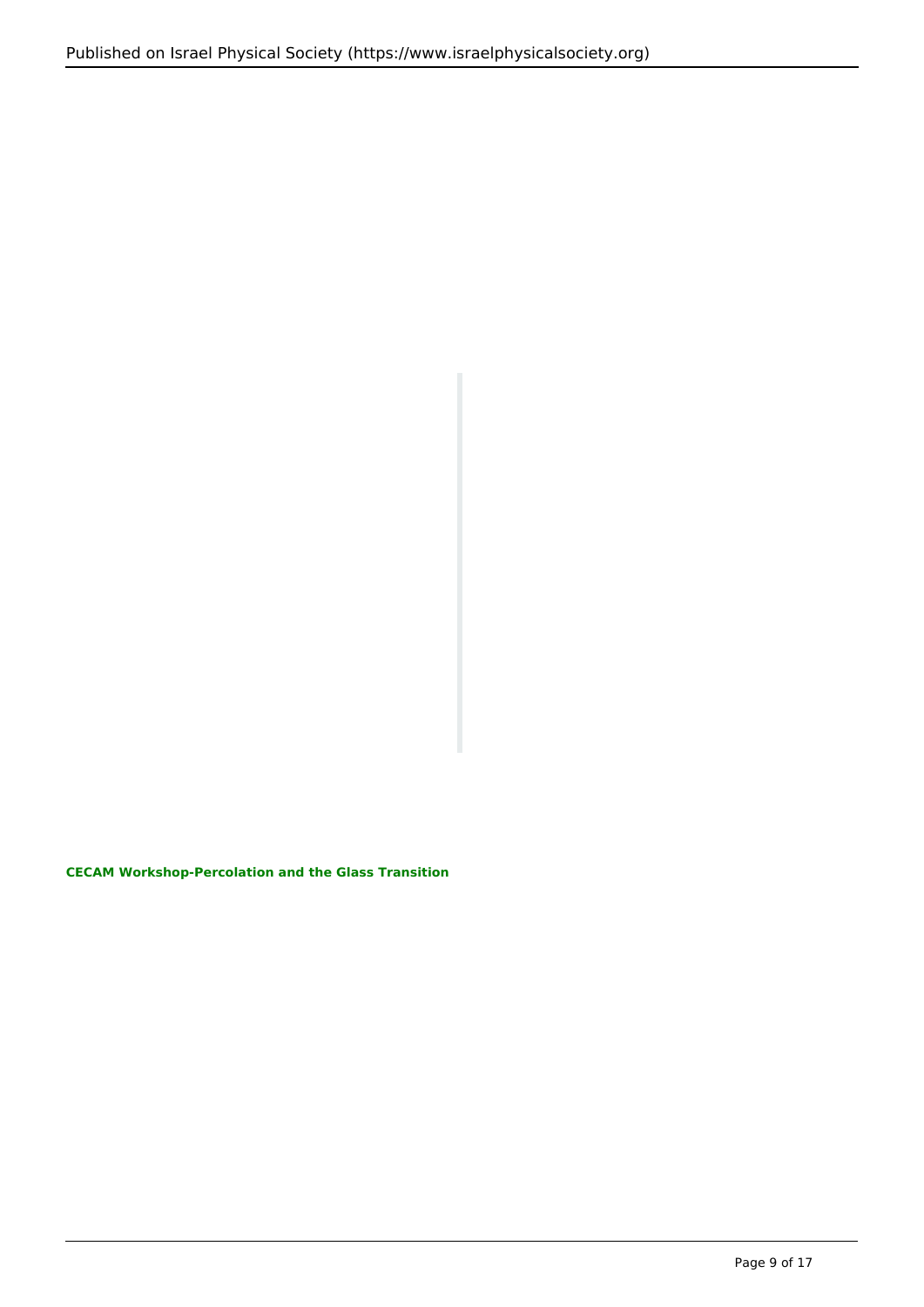**will be held at TAU, 19/10/2014-23/10/2014**

**For further information see:**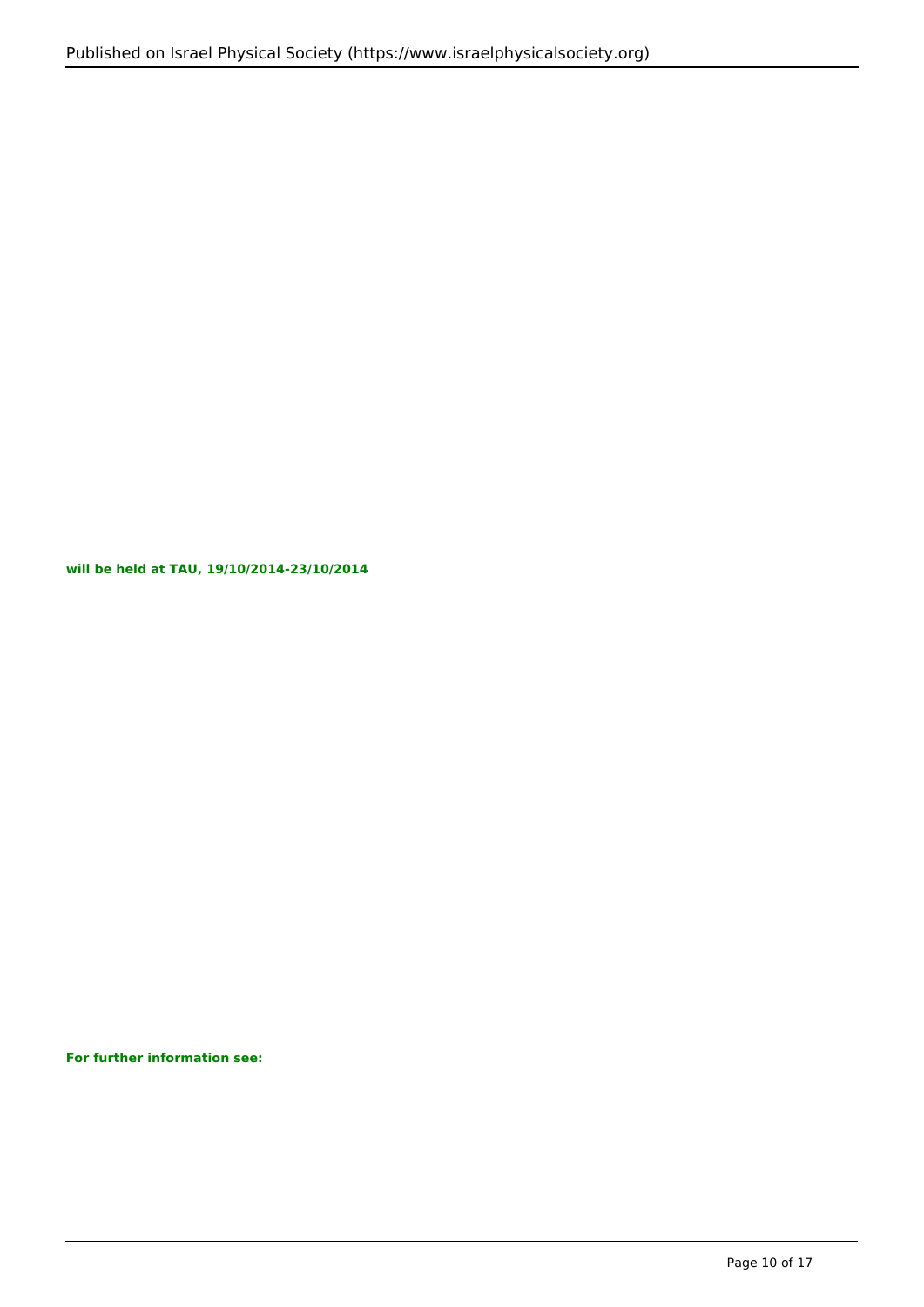**http://tinyurl.com/ox7jjpe**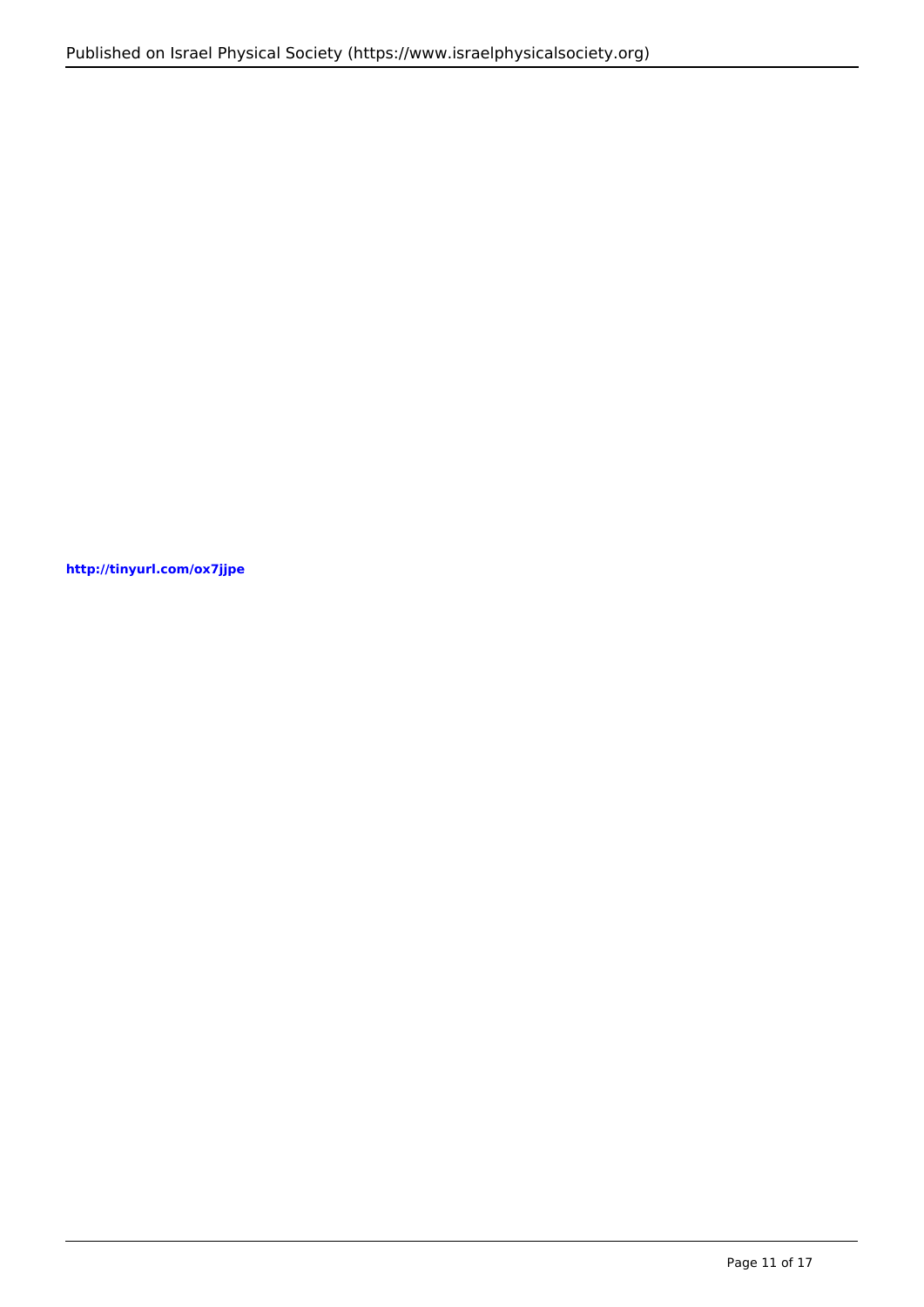**I-Core Workshop-Centered on Transient science**

**will be held in Eilat, 20/10/2014-23/10/2014**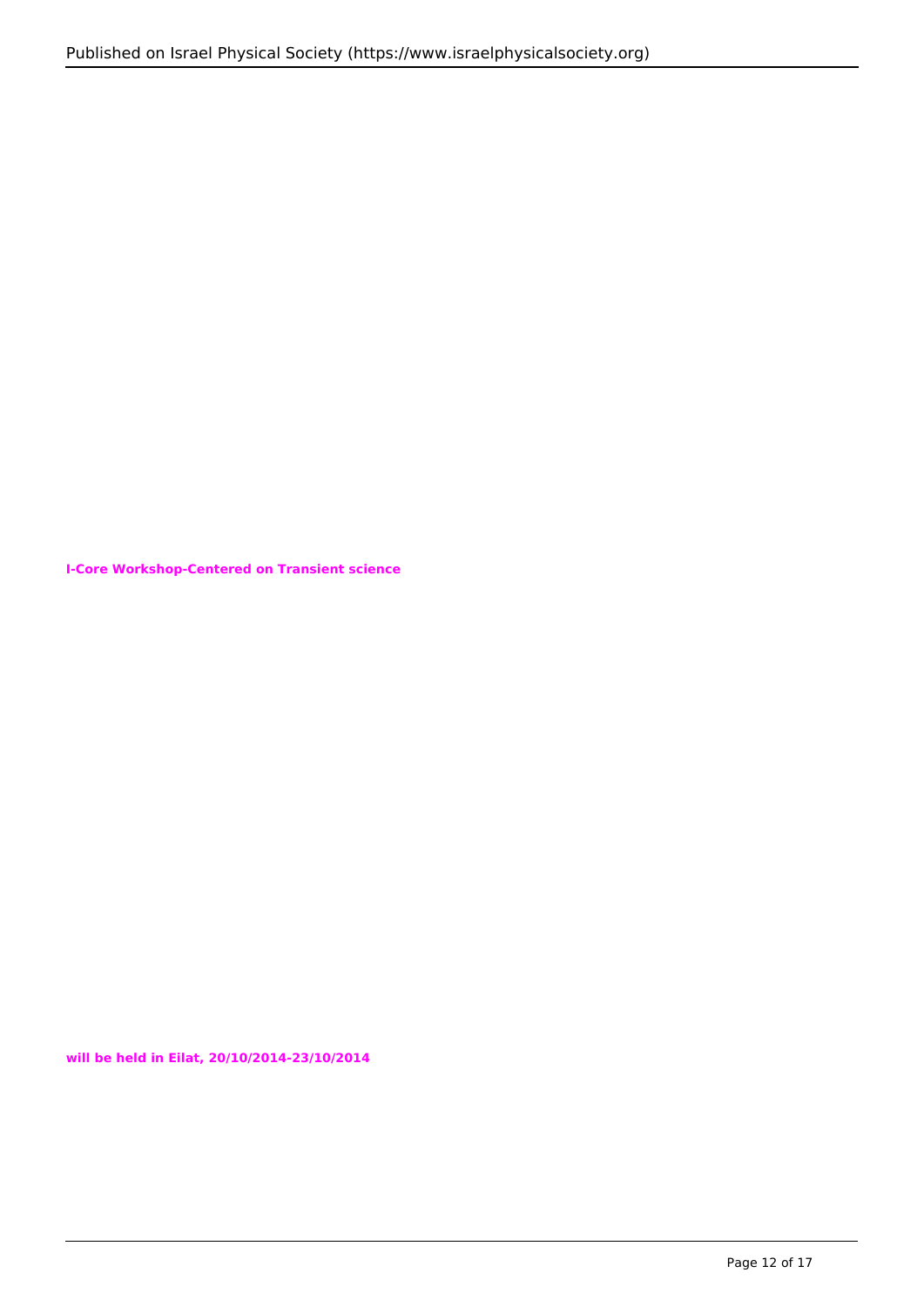**For further information see:**

**http://www.phys.huji.ac.il/AI2014/home**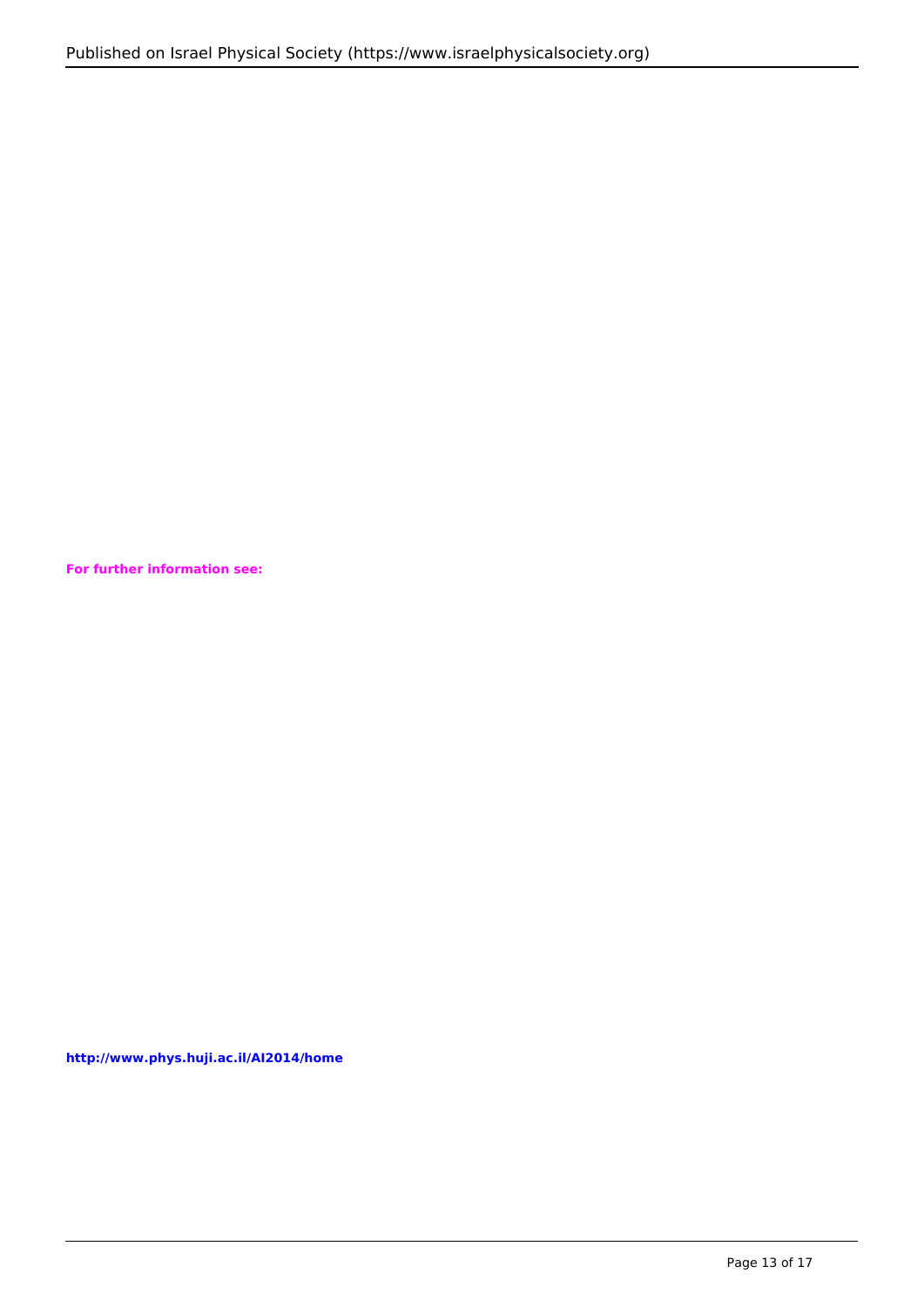**ISF Research Workshop on "Non-Hemittean Random**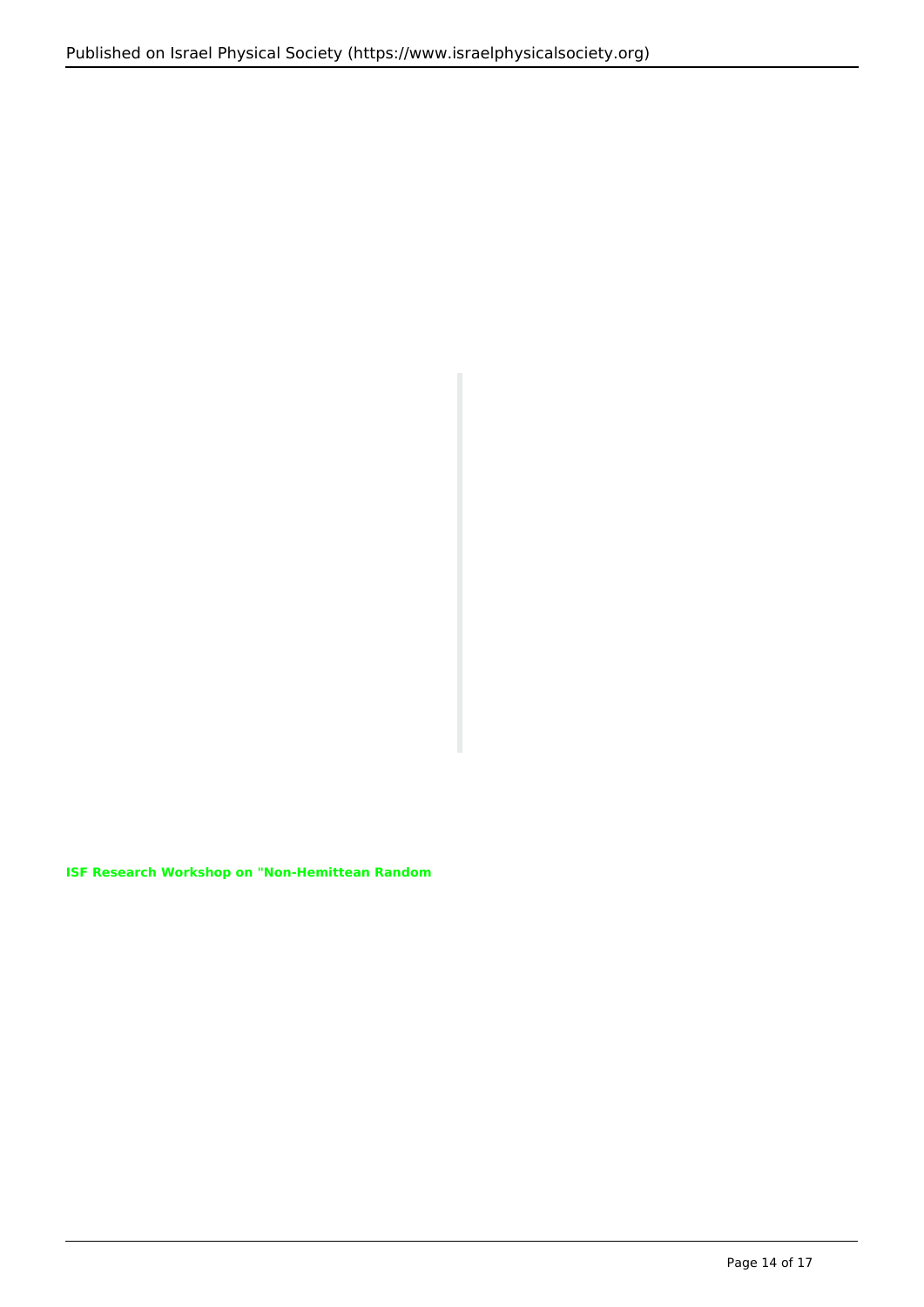**Matrices: 50 Years After Ginibre"**

**will be held in Yad Hashmona, 22/10/2014-27/10/2014**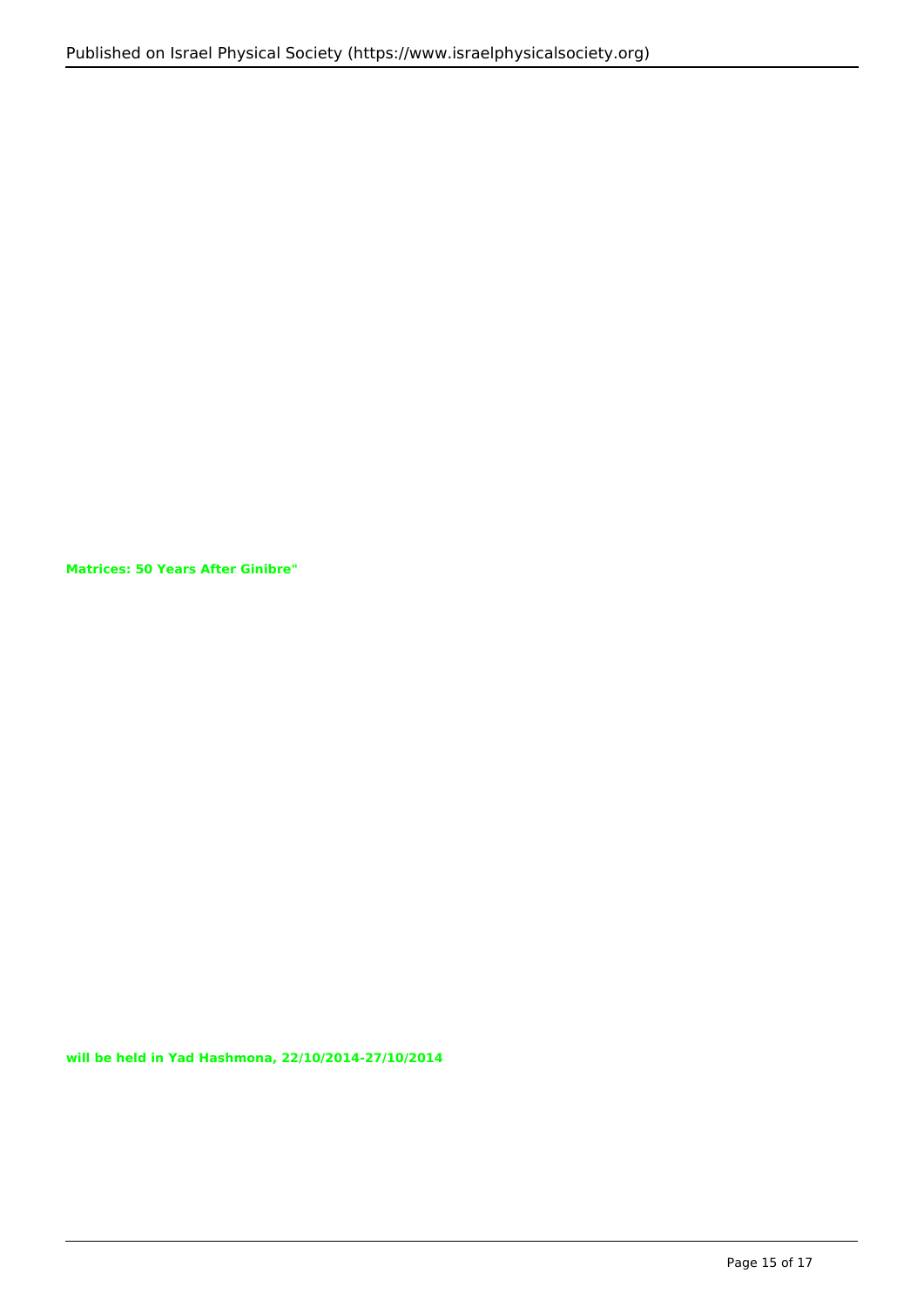**For further information see:**